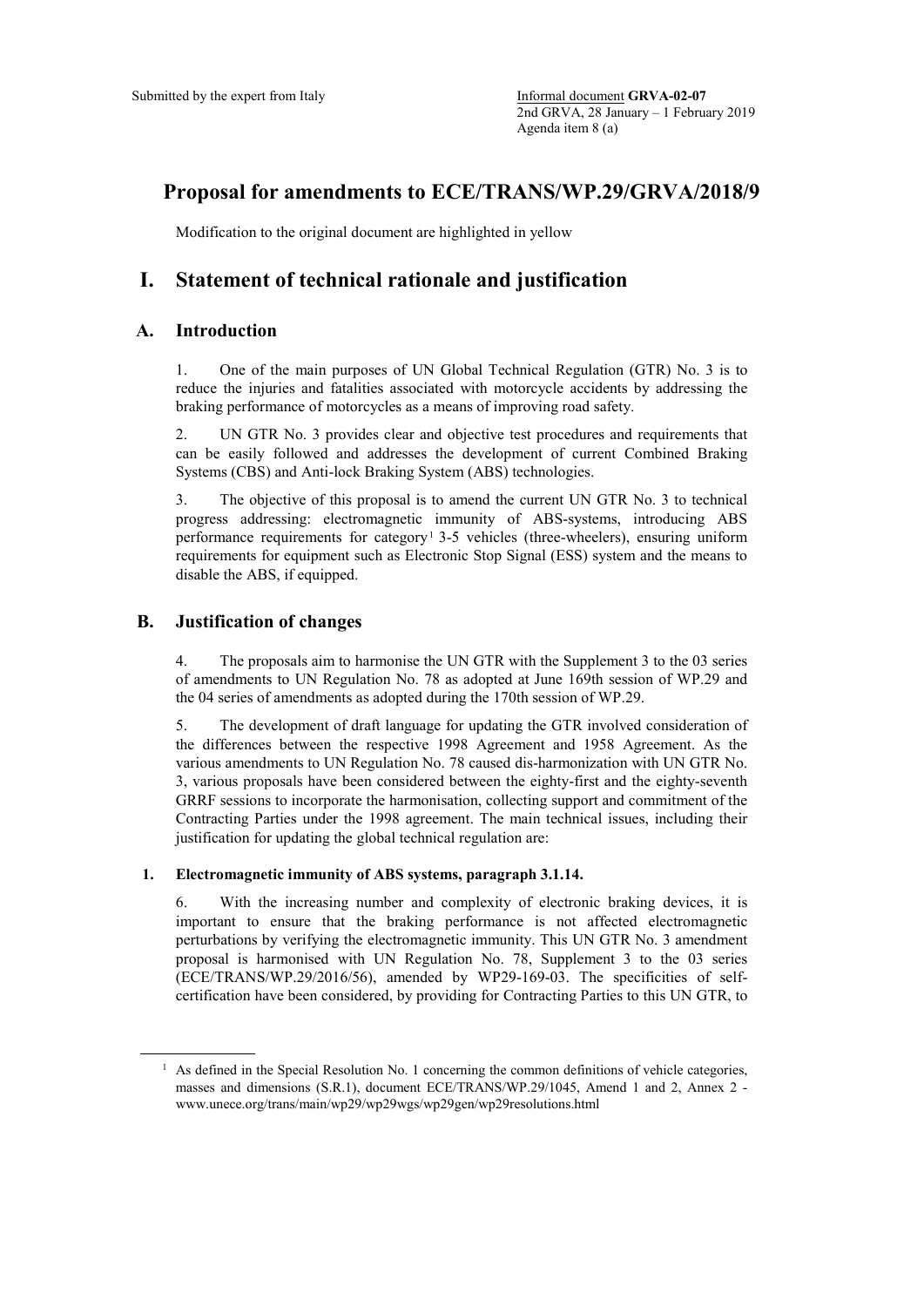refer to national standards or to national regulations, in the case Electromagnetic Compatibility (EMC) Regulations if applicable in their national or regional situation.

#### **2. Apply existing Anti-Lock Braking Systems (ABS) requirements to all vehicles of category 3, paragraph 4.9.1.**

7. To apply the existing Anti-Lock Braking Systems (ABS) requirements to all vehicles of Category 3, if fitted, based on ECE/TRANS/WP.29/GRRF/2015/42. If such vehicles were equipped with ABS, without the amendment, there would be no specific requirements for the ABS braking performance in the GTR. This UN GTR No. 3 amendment proposal is harmonised and maintains technical compatibility with Regulation No. 78, Supplement 3 to the 03 series (ECE/TRANS/WP.29/2016/56, amended by WP29- 169-03). The specificities of the 1998 Agreement have been taken into account as the scope extension of the ABS requirements is not extended to quadricycles ( $L_6$  and  $L_7$ ) vehicles<sup>[2](#page-1-0)</sup> as due to the absence of definitions for this type of vehicles in Special Resolution adopted by the Executive Committee (AC.3) of the 1998 Agreement (S.R.1) relevant for the 1998 Agreement.

#### **3. Emergency Stop Signal, paragraph 2.22. and 3.1.15. to 3.1.15.2.**

8. The paragraphs 2.22. and 3.1.15. to 3.1.15.2. aim to introduce the installation of ESS on motorcycles, if fitted. This proposed amendment involves only the condition of activating an ESS, not the lighting requirements. ESS is available on the market for motor vehicles. As motorcycles are used in the same traffic conditions, the option was considered to be beneficial also on motorcycles. The benefit of defining ESS provisions for vehicles of category 3 is to ensure similar behaviour as other road vehicles by harmonising the activation and deactivation criteria of ESS as applied to cars.

9. This UN GTR No. 3 amendment proposal is harmonised with UN Regulation No. 78, Supplement 3 to the 03 series (ECE/TRANS/WP.29/2016/56, amended by WP29-169- 03). The associated amendment of Regulation No. 53 (lighting installation for  $L_3$  vehicles) was adopted at 168th session of WP.29 (ECE/TRANS/WP.29/2016/22).

#### **4. Means to disable the ABS function, paragraph 3.1.16.**

10. This proposal is aimed at specifying the provisions for how to disable ABS and when this may be appropriate. Providing riders the ability to reduce or turn off ABS function completely on certain types of motorcycles is an important feature: there are riding conditions where locking the rear wheel is appropriate, such as riding on deformable surfaces. Providing the rider a means to turn ABS off may limit the customers desire to tamper with the system and turn ABS off in a more permanent way, which could make ABS less available when needed.

11. The purpose of a two-step means of disabling ABS is intended to ensure disabling ABS is an intentional choice of the rider and providing reasonable provisions to ensure ABS is not inadvertently disabled. Conversely specifying a "simple" means of re-enabling ABS is intended to ensure the rider can at any time bring ABS back to full function. Reenabling at ignition cycle is intended to prevent riders from inadvertently leaving ABS disabled when coming back to the bike.

<span id="page-1-0"></span><sup>&</sup>lt;sup>2</sup> As defined in the Consolidated Resolution on the Construction of Vehicles (R.E.3.), document ECE/TRANS/WP.29/78/Rev.6, para. 2 -

https://www.unece.org/fileadmin/DAM/trans/main/wp29/wp29resolutions/ECE-TRANS-WP.29- 78r6e.pdf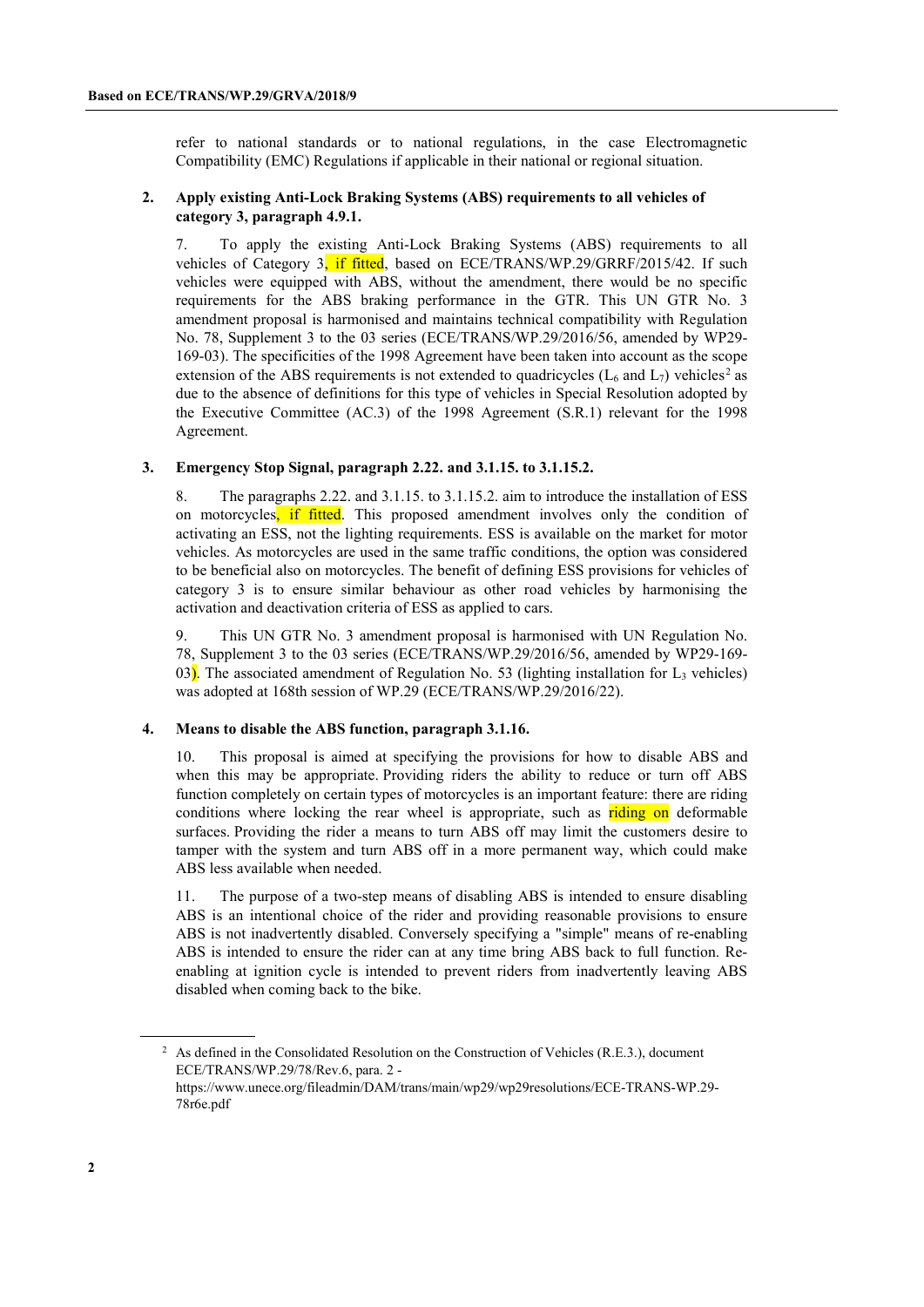12. With regards to the restriction to certain type of vehicles, the interpretation of 'off road' capability is to be determined by the manufacturer, based on product design and testing for expected customer usage building on consensus at the eighty-first session of GRRF, where delegates agreed '*to not unnecessarily restrict the kind of vehicle that could be equipped with the off switch function, by softening the wording of these provisions'*.

13. The new paragraph 3.1.16. clarifies the requirements of a means to disable the ABS function, if fitted, ("ABS Switch") for vehicles of Category 3. With this amendment, it is ensured that the implementation of an "ABS switch" is clear and uniform across different markets: *i.e.* if a vehicle is equipped with a function to disable the ABS, the ABS operation status should be clear when starting, when in motion. In addition, disabling the ABS function should not be possible inadvertently.

14. The proposal is based on informal document GRRF-83-09 submitted by the representative of Italy and subsequent discussions in GRRF. The suggestions made by the representative of Canada (see GRRF-83-10) to include language about switching 'modes' to eliminate confusion with inconsistent use of terms 'deactivate' and 'disable' have been incorporated. It was advised to have the benefit of harmonized language similar to UN GTR No. 8, for ESC for vehicles of Category 1-1, 1-2 and 2. Situations described in the UN GTR No. 8, rationale (paragraph 83) for why different modes are needed did not seem applicable to motorcycle ABS. Simple ON/OFF functionality is considered sufficient. To address comments of inconsistencies of word use, the text was updated to refer simply to 'disable' or 'enable'.

15. As there are multiple indicators currently defined by International Standardization Organization (ISO), or other Standard Developing Organizations, they were also specified as acceptable in this proposal. This includes the use of text to label the indicator as allowed by the Federal Motor Vehicle Safety Standard (FMVSS) 122, consistent with the approach of UN GTR No. 8 and ISO 2575:2010. The ability to use the ABS malfunction indicator to also indicate "ABS disabled" was retained in recognition of the limited space on a motorcycle as compared to a car and recognizing that tell-tale unequivocally indicates ABS is not available to the rider. It was considered necessary to keep the references to ISO 2575:2010 in line with the text in UN Regulation No. 78. The reference to ISO allows minor changes to the pictograms due to limitations in reproduction and display technologies and ensuring appearance and perceptibility of graphical symbols and information or to coordinate with the design of the equipment.

16. Following discussion at eighty-fourth session of GRRF, as suggested by Canada in GRRF-84-10, paragraph 5.1.15.3. in UN Regulation No. 78 that reads *'The method of determining deceleration is the responsibility of the manufacturer as long as the vehicle meets the technical requirements of this section. (ex. a prediction of deceleration from wheel rotation).'* was not taken across to the GTR as it was considered unnecessary in a self-certification system and keep the text certification neutral.

17. Sub-point (g) in this GTR amendment proposal, which makes it more explicit that manufacturers cannot provide additional means of disabling ABS, is included as a means of preventing defeat devices to be introduced. This supports the direction requested by the Contracting Parties at eighty-fourth session of GRRF who felt this prohibition needed to be explicit and allowed a provision that is acceptable in self-certifying markets.

18. The reactivation of the ABS under paragraph 3.1.16. (g), during standstill or while driving, will start the initiation of the ABS system start-up procedure which will lead without delay to the functional stage of the ABS complying with the system specification in paragraph 4.9. A time related delay cannot be specified due to technical issues regarding ABS system start-up procedure that include, but not limited to: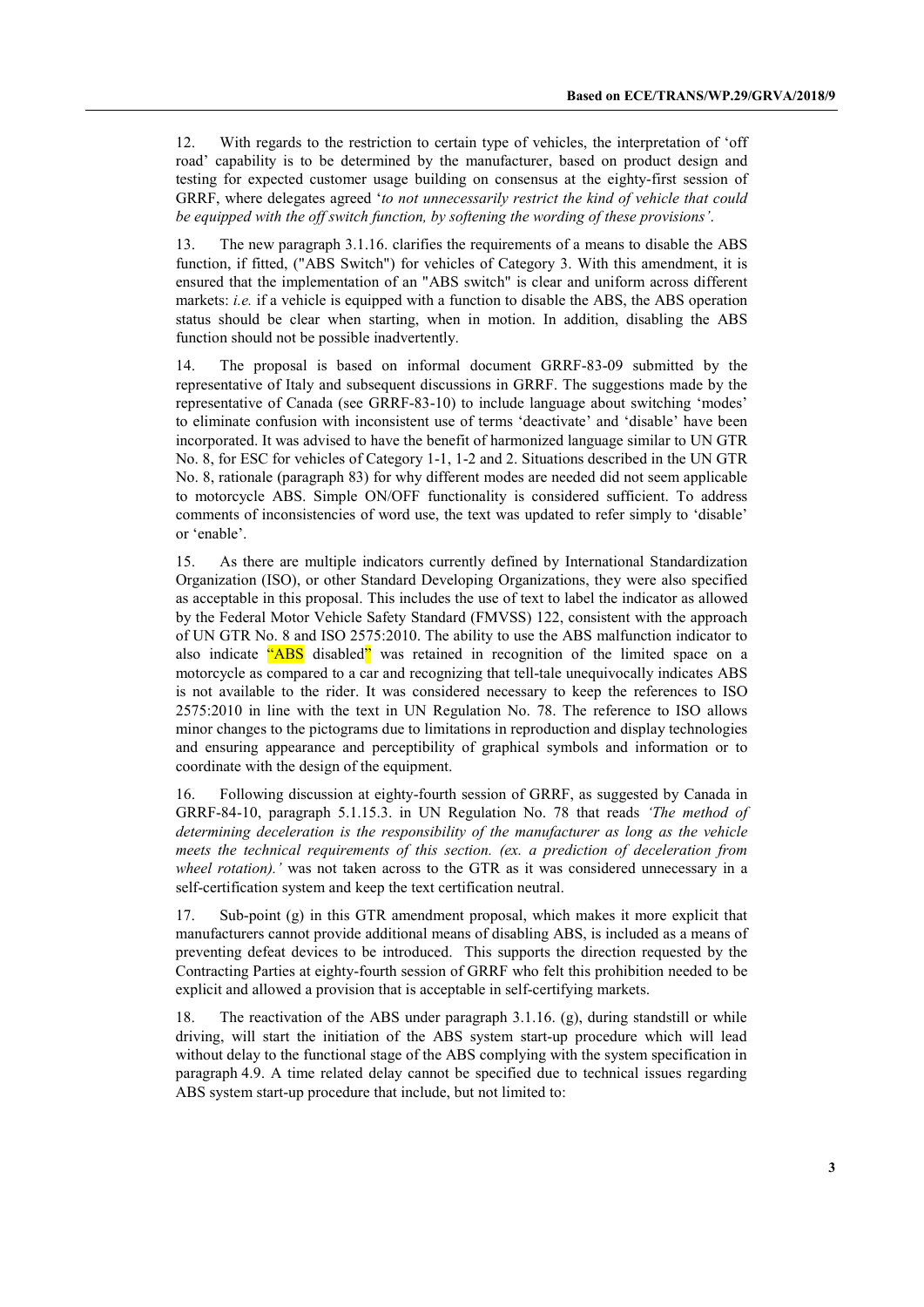- When activating the system in a stationary condition, the system calibration/verification can only take place after motion of the wheel and can't determine how long the bike will be on before the rider chooses to start riding.
- The ABS system needs the opportunity to determine if the vehicle may be in a condition where it could be detrimental to the rider to activate ABS immediately. One example is a vehicle with a rear wheel locked and sliding sideways; activating the ABS and releasing the rear wheel lock could cause the bike to high side *(i.e. crash)*.
- Level of technology/equipment and features may require different amount of times to complete start-up procedure.
- The language should be such that the improvement of safety technologies is not limited by the regulation.

19. In para 2.23 it is clarified that the switching from dual-channel ABS function to single-channel ABS function is considered as switching from one ABS-ON functional stage to another ABS-ON functional stage, and therefore the requirements of point 3.1.16. do not apply, as long as the system complies with the requirements of section 4.9. Vehicles with the ability to turn off ABS on one wheel shall be tested as fitted with ABS on both wheels in dual-channel ABS mode, and tested as fitted with ABS on only one wheel in single-channel ABS mode

20. The paragraph 3.1.16.(d) clarifies when the ABS system must be automatically enabled. No exemption has been listed. Conditions such as restarts after unintentional stalling of the engine, use of the supplemental engine stop control, etc., should not be considered as a start-up of the vehicle as long as the other functions remain in their current state (e.g. lights). The OFF state should then be kept under the driver's operation as stated in R.E.3 Annex 5 para 4.2.

#### **C. Countries that have incorporated UN GTR No. 3 into their regulations**

Canada European Union Japan Republic of India Republic of Korea Russian Federation United States of America

## **II. Proposed amendments**

*Insert a new paragraph 2.22.* and 2.23., to read:

- **"2.22. "***Emergency braking signal***" means logic signal indicating emergency braking specified in paragraphs 3.1.15. to 3.1.15.2. of this Regulation.**
- **"2.23. "***Disable the antilock brake system***" means to put the system into a state where it will no longer fulfil the technical requirements in paragraph 4.9. of this Regulation."**

*Insert a new paragraph 3.1.14.,* to read:

**"3.1.14. The effectiveness of the braking systems, including the anti-lock system, shall not be adversely affected by magnetic or electrical fields. This shall**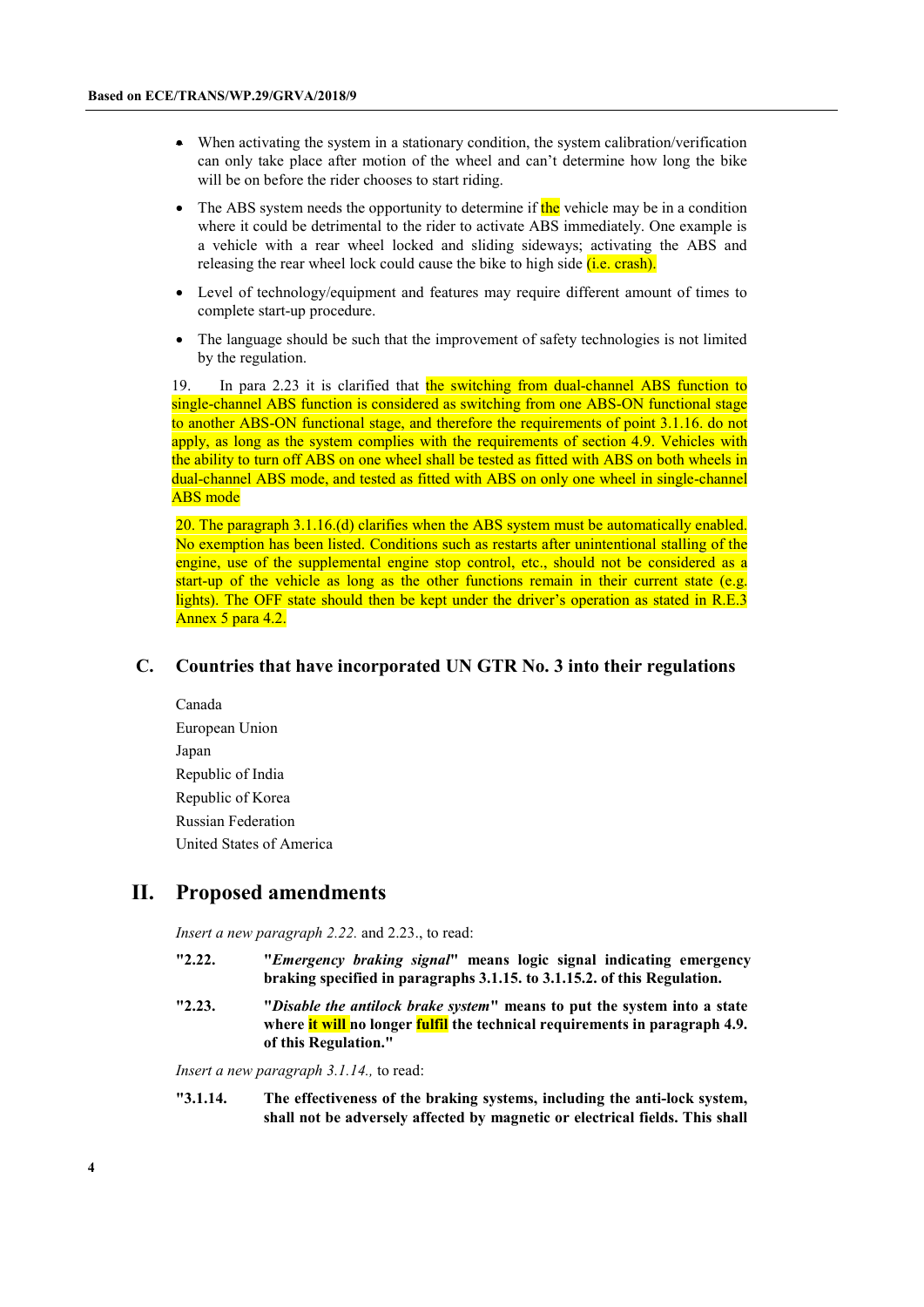**be demonstrated by fulfilling the technical requirements in national standards or regulations, if applicable."**

*Insert new paragraphs 3.1.15. to 3.1.15.2.,* to read:

- **"3.1.15. If a vehicle is equipped with the means to indicate emergency braking, activation and de-activation of the emergency braking signal shall only be generated by the application of any service braking system when the conditions in paragraphs 3.1.15.1. through 3.1.15.2. are fulfilled:**
- **3.1.15.1. The signal shall not be activated when the vehicle deceleration is below 6 m/s2 but it may be generated at any deceleration at or above this value, the actual value being defined by the vehicle manufacturer.**

**The signal shall be de-activated at the latest when the deceleration has fallen below 2.5 m/s2 ; or,**

**3.1.15.2. The signal may be activated at a speed above 50 km/h when the antilock system is fully cycling (as defined in paragraph 4.9.1.) and deceleration is at least 2.5 m/s2 . The signal shall be deactivated when the antilock system is no longer fully cycling".**

*Insert a new paragraph 3.1.16.,* to read:

**"3.1.16. A means to disable the antilock brake system is only permitted for vehicles which are suitable for "off-road" driving as determined by the manufacturer.** 

> **If a means to disable the antilock brake system is provided it shall meet the following provisions:**

> **(a) Disabling the antilock brake system function shall only be possible when the vehicle is fitted with a ride mode selector that is in an "offroad" or "all-terrain" mode.**

> **(b) Disabling the antilock brake system function shall only be possible when the vehicle is stationary;**

> **(c) Disabling the antilock brake system function shall be the result of a deliberate action by the rider according to one of the following methods:**

- **(i) Simultaneous actuation of the antilock braking system disable-switch and a service brake system control (i.e. brake lever or pedal); or**
- **(ii) The actuation of the antilock brake system disable-switch for a minimum of two seconds; or**
- **(iii) The progression through at least two successive steps or levels of actuation of a control (e.g.., rotating knob, a touch panel or a menu option selector).**

**(d) The antilock brake system function shall be automatically enabled when exiting from the "off-road" or "all-terrain" ride mode, or after each start-up of the vehicle.**

**(e) When disabled, the antilock brake system function shall be indicated by the activation of a yellow or amber tell-tale according to one of the following methods until the ABS is fully functional or operating again:**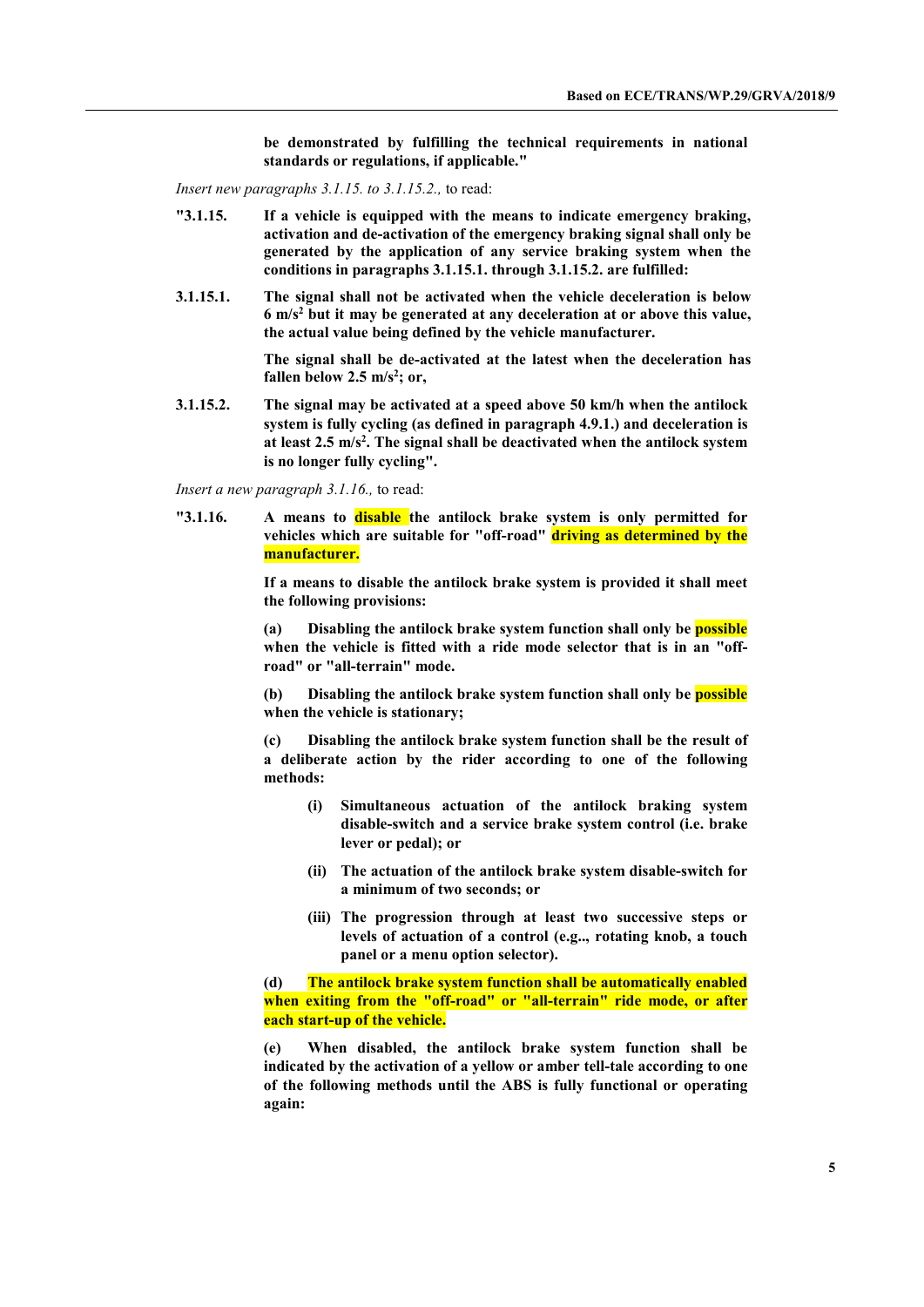**(i) The following symbol as specified in B.18 in ISO 2575:2010:**



**Or**

**(ii) The following symbol as specified in B.05 of ISO 2575:2010:**



**With the word "OFF" as follows, according to Y.01 in ISO 2575:2010, whereby the tell tales are in proximity of each other and whereby the relative position and size of the two symbols are defined by the vehicle manufacturer:**

# FF  $\overline{a}$

 $\overline{\phantom{a}}$ 

**Or;**

 $\Gamma$ 

- **(iii) The text "ABS OFF", or "ABS not available", or,**
- **(iv) The warning lamp referred to in paragraph 3.1.13., continuously activated (i.e. lit or flashing).**
- **(v) Further to tell-tale(s) or symbol(s) specified in (i) to (iv), an additional or combined tell-tale may indicate for which wheel(s) the ABS is disabled.**
- **(f) Enabling of a functional stage which complies with anti-lock brake system requirements in paragraph 4.9 shall be possible through the single actuation of a control (e.g. simple press of a button or switch) initiating ABS system start-up procedure.**
- **(g) The manufacturer shall not make available to consumers additional means of disabling ABS other than in compliance with the requirements set out in points (a) to (f).**

**This provision does not apply to what is required to service the ABS (e.g. electrical connectors).**"

*Paragraph 4.9.1.,* amend to read:

- "4.9. ABS tests
- 4.9.1. General:

(a) The tests are only applicable to the ABS **if** fitted on vehicle categories 3-1 and 3-3 …

(b) The tests are to confirm the performance of brake systems equipped with ABS and their performance in the event of ABS electrical failure..."